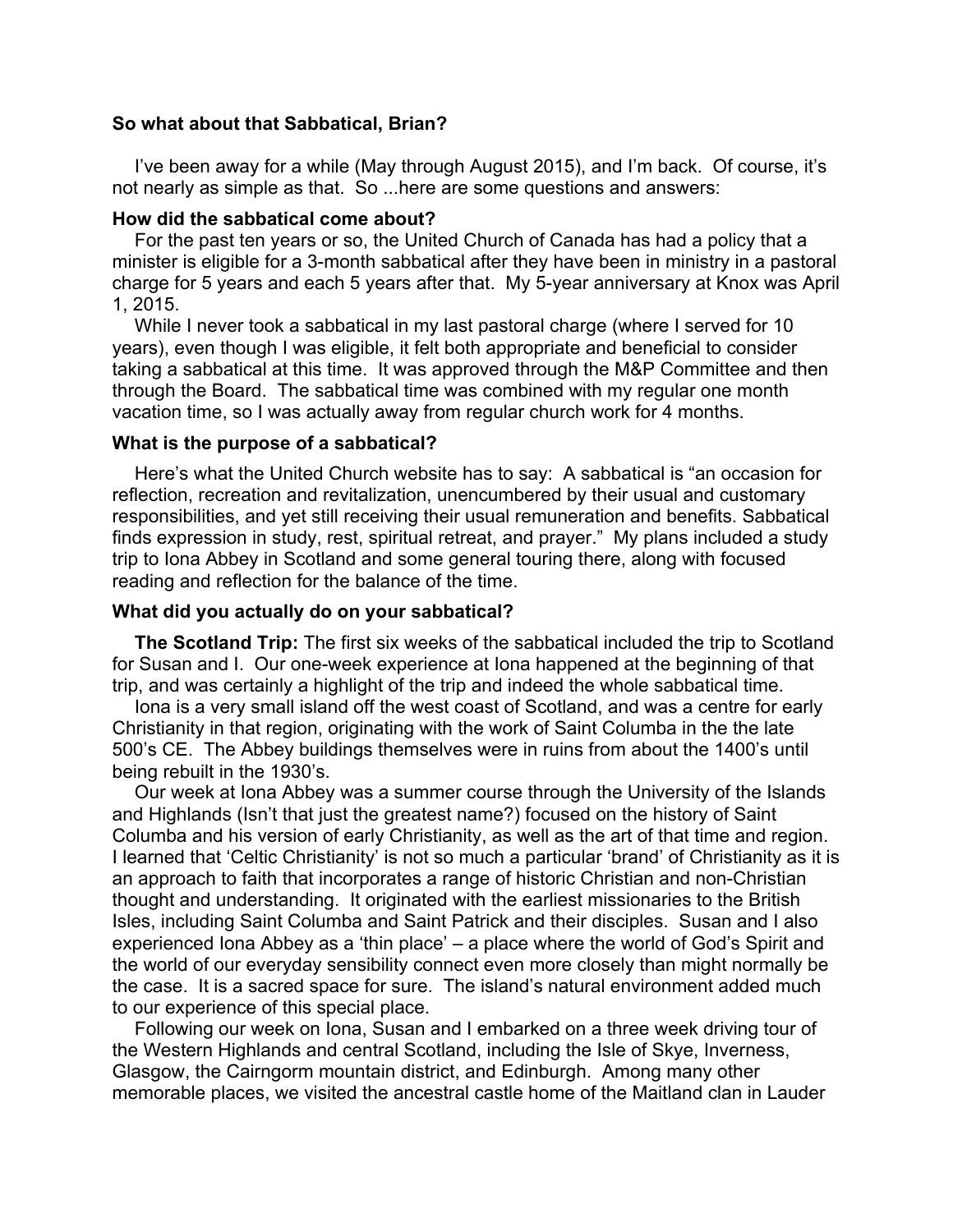just southeast of Edinburgh. The tour was wonderful in spite of raining almost every day, although I never did get comfortable driving on those wickedly narrow roads!

**The Rest of the Sabbatical:** Once we arrived home from Scotland (and got healthy again after a late-trip experience of a nasty digestive upset), I settled into a routine of spending mornings doing various tasks and projects around our home, and then spending the afternoons reading, note-taking and reflecting with some of the many books I had brought home from the church for sabbatical reading. One of my plans had been to use one of my books and internet resources to learn some biblical Greek, the original language of the Newer Testament. It didn't take very long to discover that this wasn't going to work well at all! If I really want to learn Greek, I'll need to take a course through one of the Saskatoon seminaries.

A similar outcome came when I tried to learn from a book some of the basic guitar chords and strumming, after my guitar has languished unused for thirty or more years. Again, it became clear that I'll need some direct lessons to help me figure out just how my fingers are supposed to fit in those oh-so-awkward ways to make some of those chords. Sometimes book-learning isn't the way to go.

While other reading continued, this pattern was overtaken by local events, as Susan and I were 'called up' as Red Cross volunteers to work with some of the hundreds of people who had been evacuated to Saskatoon from the summer's northern fires. She and I spent 2 ½ weeks assisting with that effort, generally working five-day stretches with one with one or two rest days between. While not part of my original plans, this work ended up fitting very well into the whole sabbatical experience, given my underlying desire to deepen my connection to my own spiritual landscape. This work with evacuees was indeed spiritually both rewarding and revealing.

More reading and reflection followed, aimed toward deepening spirituality in my own life and in my leadership for the life of the church. A break in August was a trip to Ottawa where our whole family gathered to spend time with our daughter who had moved there from Baltimore. There was also an enforced break mid-summer while I spent a week laying flat to begin recovering from a back injury that came from my own reluctance to recognize the limitations of my body that's not so young anymore!

So the sabbatical was a series of focused and more intensive experiences interspersed among quieter times of reading reflection and relaxation.

#### **What did you gain from your sabbatical time?**

It's hard to name direct and immediate benefits from the sabbatical time, because so much of its impact will be long-term rather than short. One major blessing was having the extended time to let a fundamental spiritual and vocational question sit within me while I came to some discernment about a direction. This question is two-fold, and is there in the background for most ministers much of the time: Is church ministry still what I am being called to do? Is ministry with this church and its people still life-giving for the congregation and for me?

I intentionally made myself not arrive at an answer to this pair of questions until the sabbatical time was almost over, to make sure that the whole of my sabbatical time and experience would inform my discernment. In the end, the answer to both parts of the question came to be, "Yes."